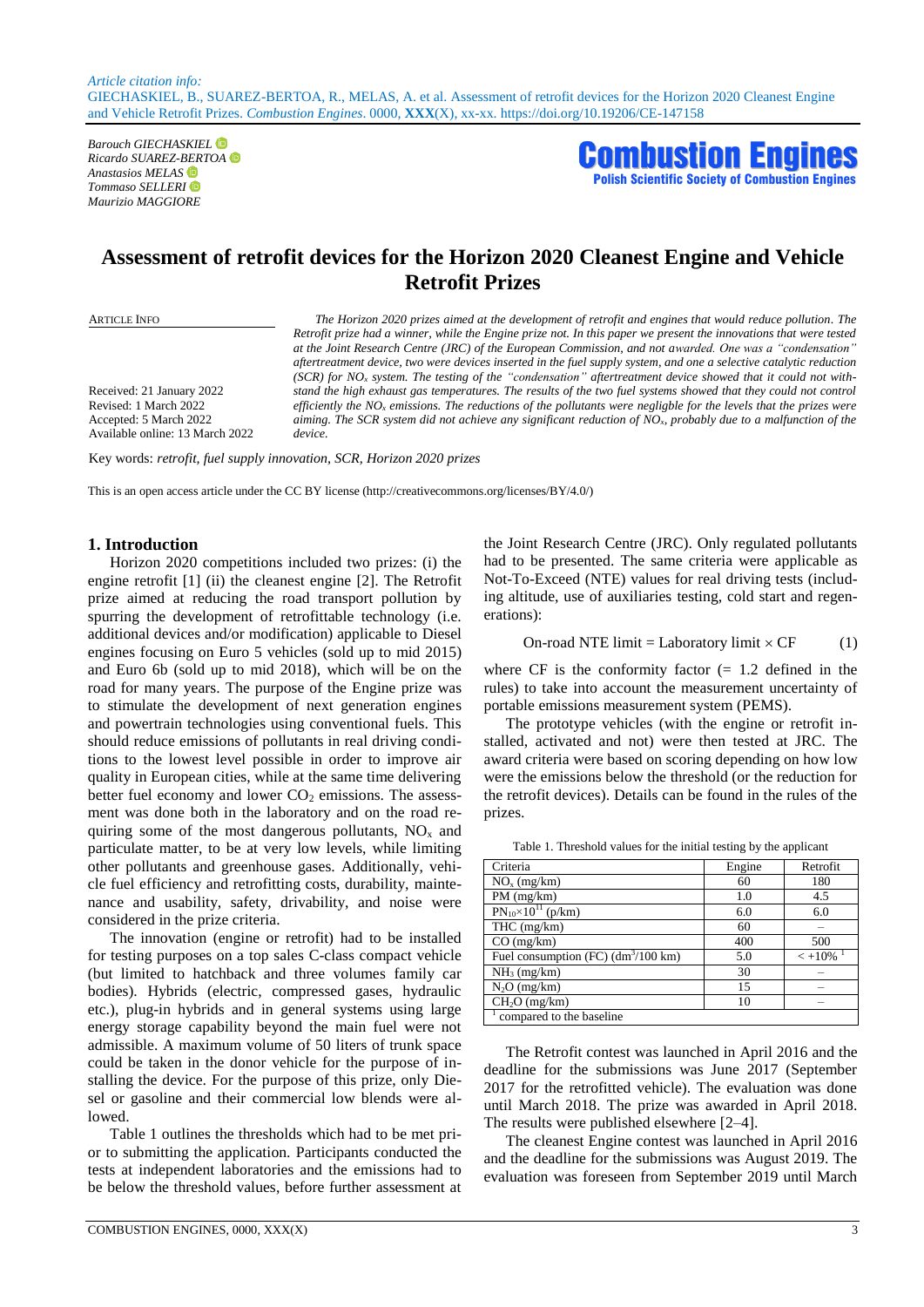2020. Due to the COVID-19, the evaluation was finalized in November 2020. The prize was not awarded because no prototype met the minimum thresholds of the competition. No submission incorporated a completely new engine, but only retrofitted technology.

In this paper the results of the prototype vehicles with the retrofits installed will be given, apart from the winner of the Retrofit prize, whose results were reported [3, 4]. Both JRC's and applicants' results are given, whenever available.

## **2. Experimental methods**

## **2.1. Laboratory testing**

The vehicles were tested at the Vehicle Emission Laboratory (VELA 2) of the European Commission Joint Research Centre (JRC), in Ispra, Italy. The climatic test cell temperature was kept at 25°C (with relative humidity 50%) or 7°C (with relative humidity of 50%) depending on the test cycle (details will follow). The dyno settings were defined in the prize rules based on the default values given in Regulation 83 using the vehicle weight. Market Diesel fuel (B7) was used for all tests for all vehicles. The 2-axle dyno was set with the appropriate dyno coefficients with the rear wheels "following" speed mode.

Measurements from the diluted gas in the full dilution tunnel with constant volume sampler (CVS) and the bags were made simultaneously. The bag results are reported here. The bag results were within 10% from those of realtime analyzers at the dilution tunnel. The gas analyzers were Horiba MEXA 7000 series with non-dispersive infrared (NDIR) analyzers for  $CO<sub>2</sub>$  and  $CO<sub>2</sub>$ , chemiluminescence detector (CLD) for  $NO_x$  and flame ionization detector (FID) for hydrocarbons (THC). The particle number (PN) system connected at the full dilution tunnel was an AVL APC 489 with a 10 nm condensation particle counter (CPC).

Additional pollutants, including ammonia  $(NH_3)$ , nitrous oxide  $(N_2O)$  and formaldehyde  $(CH_2O)$  were measured with a Fourier transform infrared (FTIR) spectrometer connected to the vehicle tailpipe, using a heated polytetrafluoroethylene sampling line (191°C). The FTIR spectrometer was the AVL Sesam including a Nicolet Antaris IGS Analyser (Thermo Electron Scientific Instruments LLC, Madison, WI, USA) with a Michelson interferometer (spectral resolution:  $0.5 \text{ cm}^{-1}$ , spectral range:  $600-3500 \text{ cm}^{-1}$ ), a multipath gas cell of 2 m of optical path, a downstream sampling pump (6.5 lpm flowrate). The acquisition frequency was 1 Hz while the working pressure 860 hPa.

According to the prize rules, three cycles had to be driven in the following order:

- (1) New European Driving Cycle (NEDC) with cold engine (soaked  $> 6$  h) at  $7^{\circ}$ C.
- (2) Worldwide harmonized light-duty vehicles test cycle (WLTC) with warm engine (soaked  $< 2$  h) at  $7^{\circ}$ C,
- (3) Common Artemis Driving Cycle (CADC) at 25°C  $(soaked > 2 h)$ .

Due to the issues that will be described for each vehicle, this order was not always strictly followed.

# **2.5. On-road testing**

Three routes were followed using a real-driving emissions (RDE) compliant portable emissions measurement system (PEMS) (Horiba OBS-ONE) or a portable FTIR (PEMSLAB, Certam-Addair).

The OBS measures  $CO<sub>2</sub>$  and CO with heated NDIR,  $NO<sub>x</sub>$  with heated CLD and PN with a 23 nm CPC downstream of a catalytic stripper.

The portable FTIR, PEMSLAB from Certam, has a cell with an internal volume of  $200 \text{ cm}^3$  with fixed optical path of 2 m and windows of  $BaF_2$ . The cell is operated at atmospheric pressure and heated at 180°C. Spectra are recorded by a mercury cadmium telluride (MCT) thermoelectrically (Peltier) cooled detector. The spectral range is 900–4200  $cm^{-1}$  with a spectral resolution of 8  $cm^{-1}$ .

Two routes (ESP and LAB) complied with the trip requirements defined in the RDE regulation were carried out in the morning with cold engine. The third route (SAC) represented hilly driving and was not RDE compliant and was conducted in the afternoon. The vehicle 12 V battery was left to charge before each test.

## **3. Results of Retrofit #1**

## **3.1. General**

Retrofit name: 3G exhaust system.

Owner: Galiboff Plastik Kompozit Ekstrüzyon Teknolojileri Ltd., Meric Ltd., Darıca Sanayi Sitesi, E Blok No:38, Darıca/kocaeli, Turkey

Web-site: http://www.galiboff.com/

Innovation according to the applicant: The exhaust system turns water vapor to liquid and mixes all emitted gases with water. Gases which react with water leave from the central pipe to the atmosphere as liquids. Gases that do not mix with water leave from the upper pipe, which may be connected to the intake air. This prototype upper pipe had no connection to the intake air at the prototype that was delivered to JRC.

Donor vehicle: The donor vehicle was a Seat Leon 1.9 TDI (81 kW), model year May 2004 (Euro 4), with mileage 135127 km.

## **3.2. Test protocol**

The dyno values were: m = 1470 kg,  $f_0$  = 7.4 N,  $f_2$  = 0.0502 N/(km/h)<sup>2</sup>. During the first NEDC test at  $25^{\circ}$ C (30/9/2019) the vehicle showed a malfunction. The car could not accelerate more than 100 km/h and the cycle was not compliant. The test campaign was suspended. The applicant was authorized to work on the car to fix the problem (7/10/2019 and 8/10/2019). The car was again installed in the cell (8/10/2019). The car was preconditioned at 120 km/h and then 3×EUDC (as foreseen by the regulation). Later that day (soak 6 h) a cold NEDC at  $25^{\circ}$ C was run. The results (Table 2) were above the threshold limits. Note that the prototype vehicle was delivered for the Engine prize, so it was assessed using the Engine limits. Nevertheless, it would have failed also the retrofit limits.

When the transfer line (i.e., the tube connecting the vehicle to the dilution tunnel) was disconnected, solid burned materials were found in the tailpipe with dimensions reaching 2.5 cm. It is probable that they originated from the filter filaments and material which fused at high temperatures. Also, the filters of the critical orifices of the CVS were inspected and were found contaminated. Due to these reasons, the campaign on the vehicle was terminated.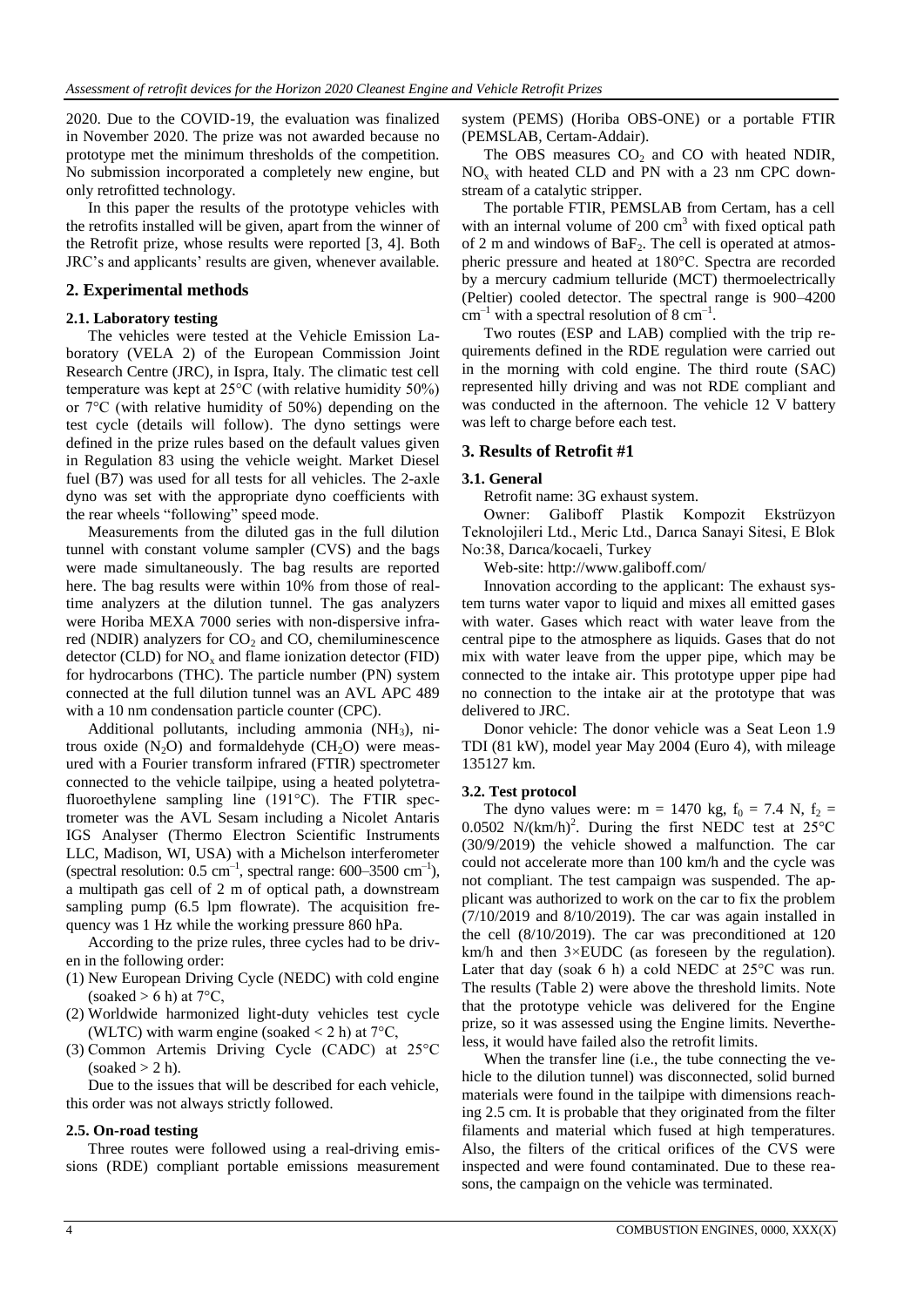Table 2. Summary of results.  $F = Fail$ ,  $P = Pass$  based on the Engine limits because the prototype vehicle was delivered for the Engine prize (Table 1)

| Criteria                        | Limit | <b>NEDC</b>    | $3 \times$ EUDC    | <b>NEDC</b>    |   |
|---------------------------------|-------|----------------|--------------------|----------------|---|
|                                 | Lab   | $25^{\circ}$ C | Hot $25^{\circ}$ C | $25^{\circ}$ C |   |
| CO <sub>2</sub> (g/km)          |       | 164            | 140                | 161            |   |
| $NOx$ (mg/km)                   | 60    | 1154           | 615                | 646            | F |
| $PN_{10} \times 10^{11}$ (p/km) | 6     | -              | 549                | 209            | F |
| $THC$ (mg/km)                   |       | 247            | 166                | 152            | F |
| CO (mg/km)                      | 400   | 605            | 529                | 622            | F |
| FC $(dm^3/100 \text{ km})$      | 5.0   | 6.3            | 5.4                | 6.2            | F |
| $NH3$ (mg/km)                   | 30    |                |                    | 0.3            | P |
| $N2O$ (mg/km)                   | 15    | -              | -                  | 6.7            | P |
| $CH2O$ (mg/km)                  | 10    |                |                    | 23.4           | F |

## **4. Results of Retrofit #2**

## **4.1. General**

Retrofit name: FuelWell 4D PC.

Main applicant: Katalitprylad, LLC TH "GlobalExim", Belorusskaya 26, Kiev, 04050, Ukraine.

Testing laboratory: Instytut Transportu Samochodowego (Motor Transport Institute), ul. Jagiellonska 80, 03-301, Warszawa, Poland

Web-site: www.https://fuel-well.com

Innovation according to the applicant: FuelWell is installed in the fuel system of the Diesel engine. In the first chamber selective purification of Diesel fuel from sulphur compounds and resins is carried out, by catalytic treatment with granular catalyst and saturation of fuel at the molecular level of salts of alloying metals, which in the cylinder create a dopant effect (increase compression in cylinder). In the second chamber, the fuel is subject to activation, homogenization and fine purification. Complex fuel treatment increases the completeness of its combustion, which reduces the real fuel consumption and release of harmful gases. The weight is approximately 0.85 kg.

Donor vehicle: The donor vehicle was a Peugeot 308 1.6 Blue HDi (88 kW), model year June 2017 (Euro 6b), with mileage 20177 km.

## **4.2. Test protocol**

The tests were done with two dyno settings: m=1250 kg,  $f_0 = 6.8$  N,  $f_2 = 0.046$  N/(km/h)<sup>2</sup> to match the applicant's tests, and with the dyno values foreseen at the prize:  $m =$ 1470 kg,  $f_0 = 7.4$  N,  $f_2 = 0.0502$  N/(km/h)<sup>2</sup>. Unless otherwise specified, the  $m = 1470$  kg settings were applied.

The tests were conducted in the following order:

- 1/10/2019: NEDC cold 25°C
- 2/10/2019: NEDC cold 7°C
- 3/10/2019: NEDC cold 7°C, WLTC hot 7°C, CADC cold 25°C
- 4/10/2019: CADC cold 25°C
- $7/10/2019$ :  $3 \times$ EUDC, NEDC cold  $25^{\circ}$ C (m = 1250 kg)
- 8/10/2019:  $3 \times$ EUDC, NEDC cold  $25^{\circ}$ C (m = 1250 kg) Tests with the retrofitted activated or not:
- 15/3/2021: WLTC hot 23<sup>o</sup>C preconditioning (activated)
- 16/3/2021: WLTC cold 23°C (activated)
- 17/3/2021: WLTC cold 23°C (activated)
- Retrofit deactivation and conditioning for 160 km.
- 24/3/2021: WLTC hot 23°C preconditioning (notactivated)
- 25/3/2021: WLTC cold 23°C (not-activated)
- Further conditioning for 150 km (not-activated)
- 7/4/2021: WLTC cold 23°C (not-activated)
- 8/4/2021: WLTC cold 23°C (not-activated)

## **4.3. Lab results**

Table 3 summarizes the cold NEDC at 25°C results reported by the contestant, and those measured by JRC matching the settings  $(m = 1250 \text{ kg})$  and with the prize settings (1470 kg).

Based on the contestant's results, in general, the  $NO<sub>x</sub>$ were slightly higher than the threshold, but the other pollutants below. The device showed a small to negligible improvement of the emissions.

There is relatively good agreement between reported and measured by JRC values (except PN, which was still below the threshold), so it was decided to continue with the testing, using the official dyno coefficients.

Table 3. Comparison of emissions reported by contestant and measured by JRC using the same setting for cold start NEDC at 25°C. The same cycle with the prize dyno coefficients is also given.  $F = Fail$ ,  $P = Pass$  based on the Engine limits because the prototype vehicle was delivered for the Engine prize (Table 1). Lim.=Limits

| Criteria                        | Lim. | <b>NEDC</b> | <b>NEDC</b> | <b>NEDC</b> | <b>NEDC</b> |   |
|---------------------------------|------|-------------|-------------|-------------|-------------|---|
| Inertia (kg)                    |      | 1250        | 1250        | 1250        | 1470        |   |
| Testing lab                     |      | applic.     | applic.     | <b>JRC</b>  | <b>JRC</b>  |   |
| Retrofit                        |      | W/O         | with        | with        | with        |   |
| CO <sub>2</sub> (g/km)          |      | 113.5       | 116.9       | $109 - 110$ | 127         |   |
| $NOx$ (mg/km)                   | 60   | 69.0        | 65.8        | $102 - 130$ | 256         | F |
| $PN_{10} \times 10^{11}$ (#/km) | 6.0  |             | 0.09        | $1.8 - 1.9$ |             | P |
| $\overline{\text{THC}}$ (mg/km) | 60   | 12.0        | 12.1        | $12 - 16$   | 31          | P |
| $CO$ (mg/km)                    | 400  | 200.9       | 232.3       | $282 - 368$ | 351         | P |
| FC $(dm^3/100 \text{ km})$      | 5.   | 4.32        | 4.45        | 4.20        | 4.8         | P |

Table 4 summarizes the results of the official cycles. The vehicle failed  $NO<sub>x</sub>$  and CO, and the fuel consumption was above the threshold at one test. The prototype would also have failed the Retrofit prize  $NO<sub>x</sub>$  limits.

It should be noted that the same model but Euro 6dtemp fulfilled the Euro 6 limits at the cold and hot start WLTCs at  $23^{\circ}$ C and  $10^{\circ}$ C [5] (i.e. NO<sub>x</sub> < 80 mg/km). On the other hand, the Euro 5b version emitted 300 mg/km (NEDC cold 7°C), 450 mg/km (WLTC hot 7°C), and 850 mg/km (CADC 25 $\rm ^{\circ}$ C) NO<sub>x</sub> [3].

Table 4. Emissions measured by JRC for the cycles prescribed in the prize rules.  $F = Fail$ ,  $P = Pass$  based on the Engine limits because the prototype vehicle was delivered for the Engine prize (Table 1). Lim.  $=$  Limits

| veniere was denvered for the $m_{\rm m}$ me $p_{\rm HEC}$ (Table 1). $m_{\rm H}$ . $ m_{\rm HHC}$ |      |               |                   |                |   |  |  |
|---------------------------------------------------------------------------------------------------|------|---------------|-------------------|----------------|---|--|--|
| Criteria                                                                                          | Lim. | <b>NEDC</b>   | <b>WLTC</b>       | <b>CADC</b>    |   |  |  |
|                                                                                                   | Lab  | $7^{\circ}$ C | Hot $7^{\circ}$ C | $25^{\circ}$ C |   |  |  |
| $CO$ <sub>2</sub> $(km)$                                                                          |      | 125–127       | 130               | 154-155        |   |  |  |
| $\overline{NO}_x$ (mg/km)                                                                         | 60   | 513-519       | $167 - 220$       | 497-808        | F |  |  |
| $PN_{10}\times 10^{11}$ (#/km)                                                                    | 6.0  | $0.6 - 1.0$   | $0.8 - 1.2$       | $1.5 - 1.6$    | P |  |  |
| $THC$ (mg/km)                                                                                     | 60   | $21 - 25$     | $2 - 3$           | 2              | P |  |  |
| $CO$ (mg/km)                                                                                      | 400  | 685-708       | 68-84             | 88-89          | F |  |  |
| FC $\left(\frac{dm^3}{100 \text{ km}}\right)$                                                     | 5    | $4.8 - 4.9$   | 4.95              | 5.9            | F |  |  |
| $NH3$ (mg/km)                                                                                     | 30   | 0.5           | 41.0              | 47.5           | F |  |  |
| $N_2O$ (mg/km)                                                                                    | 15   | 10.8          | 5.2               | 4.0            | P |  |  |
| $CH2O$ (mg/km)                                                                                    | 10   | 16.9          | 0.8               | 1.3            | F |  |  |

The WLTC results with the retrofit activated or not are summarized in Table 5, plotted also in Fig. 1. There is no significant reduction of the emissions. Any reduction is within the experimental uncertainty and the repeatability of the vehicle.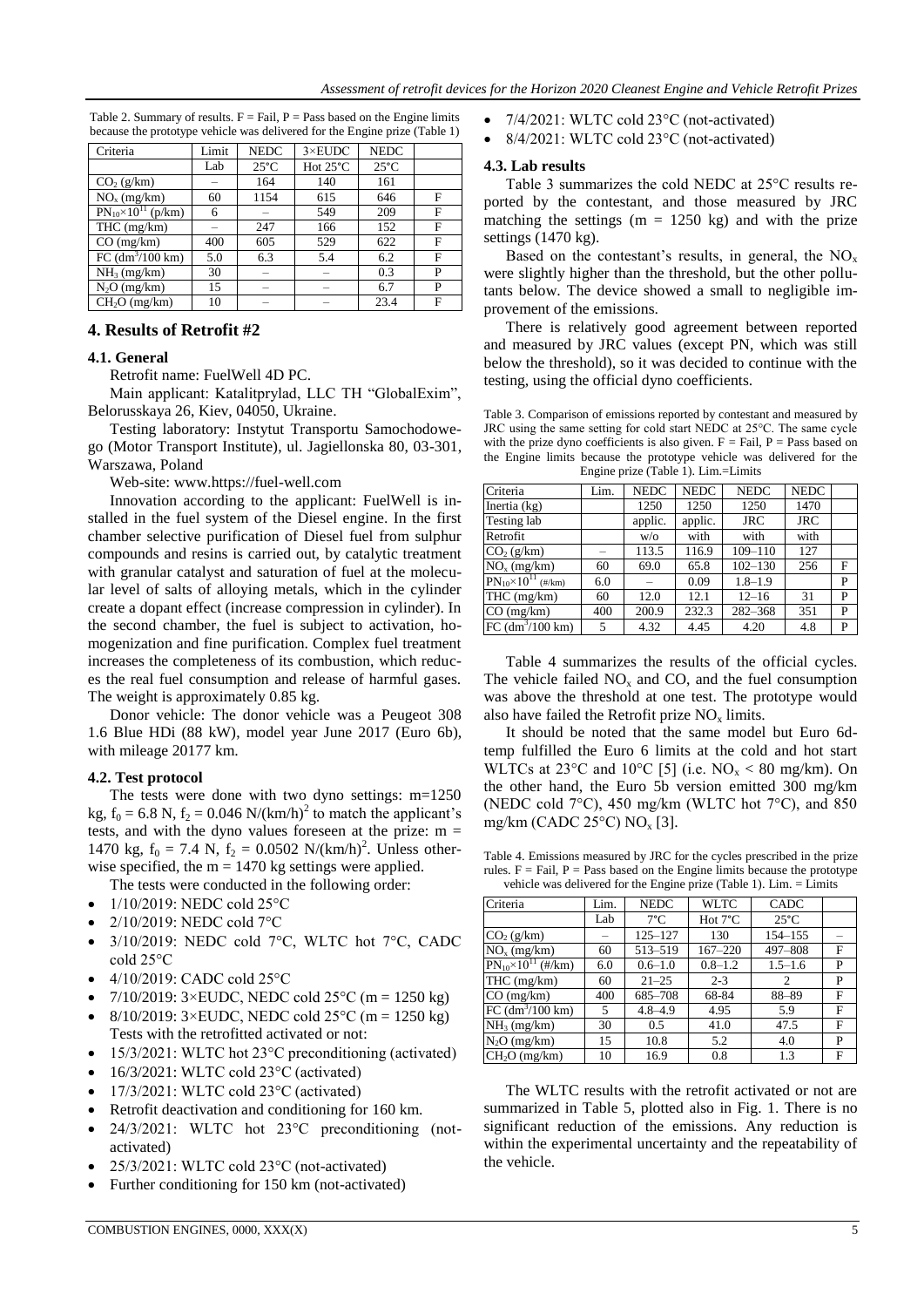| Table 5. Emissions measured by JRC for the cycles prescribed in the prize       |
|---------------------------------------------------------------------------------|
| rules. $F = Fail$ , $P = Pass$ based on the Engine limits because the prototype |
| vehicle was delivered for the Engine prize (Table 1). $Lim = Limits$            |

| Criteria                         | Lim.   | <b>WLTC</b>    | <b>WLTC</b>    | Diff                     |   |
|----------------------------------|--------|----------------|----------------|--------------------------|---|
|                                  | Lab    | $23^{\circ}$ C | $23^{\circ}$ C | -                        |   |
| Retrofit                         |        | Not-active     | Active         |                          |   |
| CO <sub>2</sub> (g/km)           |        | 131.5          | 134.4          | $+2%$                    |   |
| $NOx$ (mg/km)                    | 180    | 455            | 432            | $-5%$                    | F |
| $PN_{10} \times 10^{11}$ (#/km)  | 6.0    | 1.76           | 1.58           | $-10%$                   | P |
| $THC$ (mg/km)                    |        | 0.5            | 0.5            | $\overline{\phantom{a}}$ | P |
| $CO$ (mg/km)                     | 500    | 122            | 84             | $-31%$                   | F |
| FC $\frac{dm^3}{100 \text{ km}}$ | $+10%$ |                |                | $+2.2%$                  | D |



Fig. 1. Comparison of cold WLTC at 23°C emissions with the retrofitted activated or not. Error bars show max-min of 2–3 repetitions

#### **4.4. RDE results**

The on-road tests were conducted with a PEMS (Horiba OBS-ONE) for two trips and a portable FTIR (Certam-AddAir) for another two trips.

ESP and LAB were RDE compliant tests, while SAC was an altitude test. The vehicle did not pass the  $NO<sub>x</sub>$  limit in any of the driven routes, and also the fuel consumption was higher than the threshold (Table 6). Similar conclusions would be drawn comparing with the Retrofit prize limits.

It should be added that the Euro 6d-temp version of the specific model fulfilled the Euro 6 on-road  $NO<sub>x</sub>$  limits (emissions around 80 mg/km) [5].

Table 6. On-road emissions,  $F = Fail$ ,  $P = Pass$  based on the Engine limits because the prototype vehicle was delivered for the Engine prize (Table 1).  $Lim. = Limits$ 

| Criteria                        | Lim. | <b>ESP</b>  | <b>SAC</b>               | LAB  | <b>SAC</b>  |   |
|---------------------------------|------|-------------|--------------------------|------|-------------|---|
|                                 | RDE  | <b>PEMS</b> | <b>PEMS</b>              | FTIR | <b>FTIR</b> |   |
| $T_{amb, mean}$ ( $°C$ )        |      | 14          | 19                       | 14   | 12          |   |
| Altitude $_{max}$ (m)           |      | 300         | 1080                     | 400  | 1080        |   |
| CO <sub>2</sub> (g/km)          | -    | 148         | 138                      | 132  | 122         |   |
| $NOx$ (mg/km)                   | 72   | 372         | 357                      | 378  | 178         | F |
| $PN_{23} \times 10^{11}$ (#/km) | 7.2  | 2.5         | 1.7                      | 1.8  | 3.9         | P |
| $CO$ (mg/km)                    | 480  | 720         | 153                      | 93   | 119         | F |
| FC (dm <sup>3</sup> /100 km)    | 6.0  | 5.4         | 5.1                      | 4.9  | 4.6         | P |
| $NH3$ (mg/km)                   | 36   | -           | $\overline{\phantom{a}}$ | 15   | 1.0         | P |
| $N_2O$ (mg/km)                  | 18   | -           | $\overline{\phantom{a}}$ | 1.9  | 3.7         | P |
| $CH2O$ (mg/km)                  | 12   |             |                          | 4.1  | 2.2         | P |

## **5. Results of Retrofit #3**

## **5.1. General**

Retrofit name: E.R.De.I.D.E. (Emissions Reduction Device In Diesel Engines).

Main applicant: Ve.S.T.A. s.r.l., via Burago, Ornago, Italy.

Testing laboratory: M.T.M. srl and BRC srl, part of the Westport Group Fuel Systems, with laboratories in Cherasco (Cuneo), Strada Provinciale 58, no. 11, Italy.

Web-site: www.vesta-corporate.com

Innovation according to the applicant: ERDeIDE (Emission Reduction in Diesel Engines) is a technological evolution of an earlier prototype engineered by Ve.S.T.A. srl, called Droptek. ERDeIDE is a static device to be installed downstream of the low pressure pump and before the high pressure injection systems, and it is powered by the vehicle battery at 12 V: ERDeIDE is inserted into the fuel supply circuit and applies a combination of physical effects (predetermined temperature and magnetic field) to the fuel. The applicant proposes that the combination equilibrium of the parameters, applied for at least some time, influence, with a medium-lasting effect, the molecular magnetic moment of hydrocarbons, their conformations, and angular and torsional tensions. The method is considered to affect especially the aromatic compounds. The weight is approximately 2.5 kg.

Donor vehicle: Peugeot 308 1.6 HDI Euro 5b Diesel, with engine capacity of  $1560 \text{ cm}^3$  and a power output of 68 kW, 6 gears manual transmission, exhaust gas recirculation, Diesel oxidation catalyst and particulate filter. Model year Feb 2015, with mileage 58300 km (at JRC).

#### **5.2. Test protocol**

The car was driven to JRC with full tank with market fuel. All tests were conducted with the fuel in the tank. The dyno settings of the testing laboratory (MTM, BRC) were:  $m = 1360$  kg,  $f_0 = 7.1$  N,  $f_2 = 0.0481$  N/(km/h)<sup>2</sup>. The dyno settings of JRC were: m = 1250 kg,  $f_0 = 6.8$  N,  $f_2 = 0.0460$  $N/(km/h)^2$ . The sequence of the tests conducted is presented below.

- 18/12/2017: NEDC cold 7°C, WLTC hot 7°C (with retrofit)
- 19/12/2017: NEDC cold 7°C, WLTC hot 7°C (without retrofit)
- 21/12/2017: NEDC cold  $7^{\circ}$ C (with retrofit)

The 12V battery was fully charged at the beginning of the day (cold NEDC). The first cold NEDC with the retrofit on the  $18<sup>th</sup>$  had high emissions, probably because it was the first test after many weeks parked outside, so it was repeated on the  $21^{st}$ . The first test of the  $18^{th}$  was not considered in the analysis below. Due to the high  $NO<sub>x</sub>$  emissions it was decided not to test the CADC.

#### **5.3. Results**

The JRC and the ERDeIDE reported results are not directly comparable because different dyno coefficients were applied. Nonetheless, the trends for the effectiveness of the retrofit should be comparable.

The JRC results showed a slight increase of the  $CO<sub>2</sub>$ with the retrofit  $(2 \text{ g/km})$ , while the applicant's results showed a slight decrease (Fig. 2). The differences of the  $CO<sub>2</sub>$  emissions are  $\lt 2$  g/km for both complete test cycles (NEDC and WLTC) (Fig. 2) and their urban parts (UDC and Low part of WLTC respectively) (figure not shown). The small differences fall within the experimental uncertainty and the repeatability of the measurements and differences in the gear shift strategy at the two labs. Thus the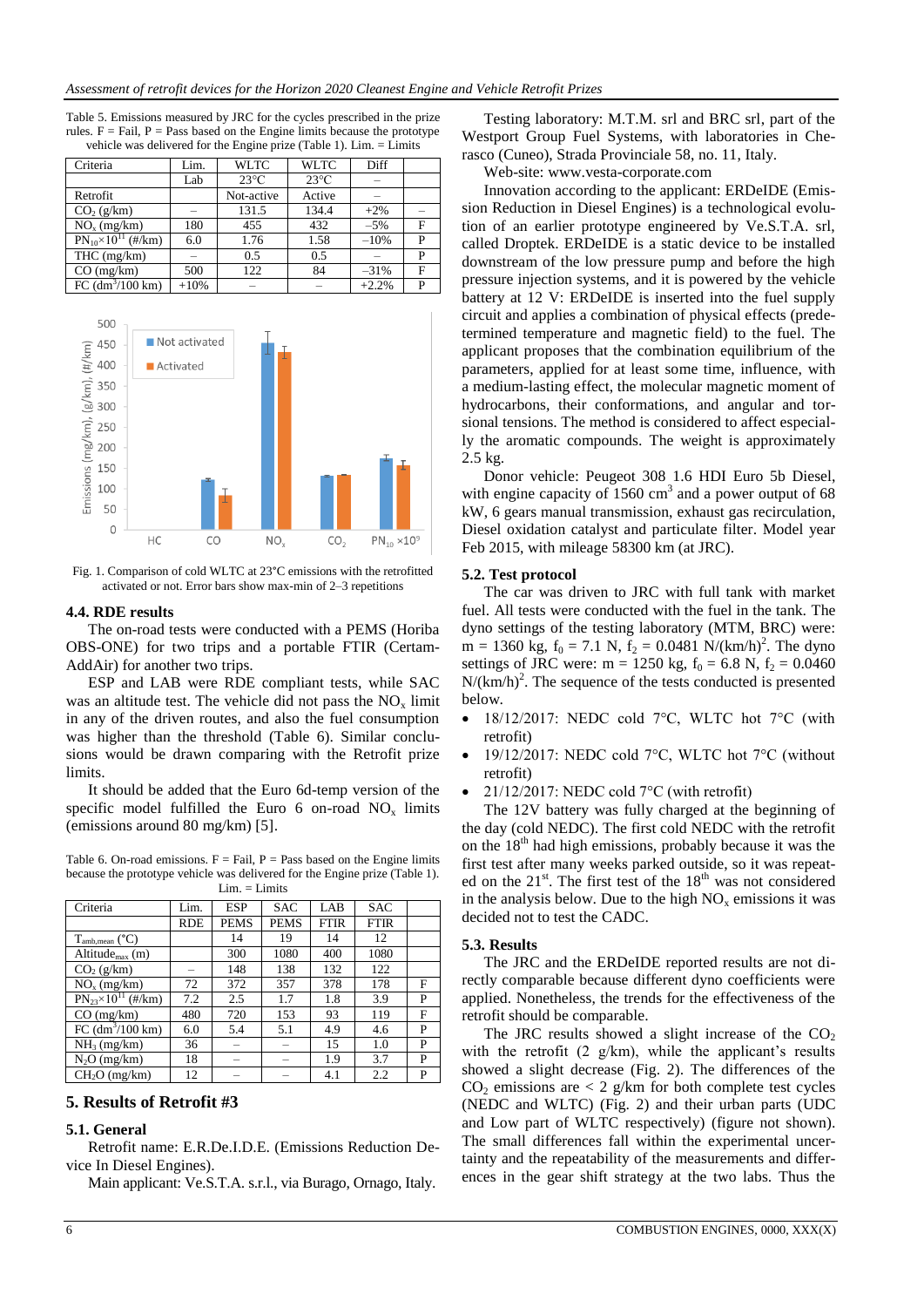$CO<sub>2</sub>$  penalty or benefit cannot be considered to be substantial with the present data.

The JRC results showed a slight increase of the  $NO<sub>x</sub>$ emissions, while the applicant's results showed a slight decrease when the retrofit was activated (Fig. 3). However, the changes were within experimental uncertainties in both cases. Similar conclusions can be drawn for both the complete cycles and their urban parts. The emission levels were much higher than 180 mg/km (threshold value) for both the JRC and delivered results for both the complete cycles and their urban parts.

The  $PN_{10}$  emissions slightly decreased with the activation of the retrofit (Fig. 4), however the decrease is within the experimental uncertainty. For example, the PN emissions of the first NEDC conducted at JRC without preconditioning with the retrofit were higher than without the retrofit (data not shown).

The  $N<sub>2</sub>O$  emissions were low and practically unaffected by the retrofit (Fig. 5). The  $NH_3$  emissions were very low and at the detection limit of the instrument.



Fig.  $2$ .  $CO<sub>2</sub>$  results for the complete cycles



Fig. 3.  $NO<sub>x</sub>$  results for the complete cycles



Fig. 4. PN results for the complete cycles



Fig.  $5. N<sub>2</sub>O$  results for the complete cycles

The reported (and verified by JRC)  $NO<sub>x</sub>$  emissions of the car (Table 7) were above the thresholds (see Table 1), thus the retrofit does not fulfil the requirements of the rules of contest. Comparison of with and without retrofit did not show any significant improvement for the pollutants of interest for this competition. The retrofit was not further evaluated.

Table 7. Emissions as reported by ERDeIDE for the cycles prescribed in the prize rules.  $F = Fail$ ,  $P = Pass$ . Lim. = Limits

| Criteria                                      | Lim.   | <b>NEDC</b>   | <b>WLTC</b>       | <b>CADC</b>    |   |  |  |
|-----------------------------------------------|--------|---------------|-------------------|----------------|---|--|--|
|                                               | Lab    | $7^{\circ}$ C | Hot $7^{\circ}$ C | $25^{\circ}$ C |   |  |  |
| CO <sub>2</sub> (g/km)                        |        | 128.3         | 131.5             | 151.4          |   |  |  |
| $NOx$ (mg/km)                                 | 180    | 320           | 410               | 819            | F |  |  |
| PM (mg/km)                                    | 4.5    | 0.51          | 0.14              | 0.22           | P |  |  |
| $PN_{10}\times 10^{11}$ (#/km)                | 6.0    | 5.2           | 0.05              | 1.5            | P |  |  |
| $CO$ (mg/km)                                  | 500    | 746           | 50                | 58             |   |  |  |
| FC $\left(\frac{dm^3}{100 \text{ km}}\right)$ | $+10%$ | $-1.4%$       | $-1.1%$           | $+0.5%$        | P |  |  |

## **6. Results of Retrofit #4**

#### **6.1. General**

Retrofit name: Dr. Pley

Main applicant: Dr. Pley GmbH, Regnitzstraße 18b, D-96052, Bamberg, Germany

Testing laboratory: FAKT GmbH, Grüntenstraße 3–5

D-87751 Heimertingen, Germany

Web-site: www.dr-pley.com

Innovation according to the applicant: It is a Selective Catalytic Reduction (SCR) system with an electronic control unit that controls all actors and sensors that are required for the SCR system. Different parameters can be used (e.g.  $NO<sub>x</sub>$  sensor signals, engine parameters, etc.) for the Diesel Exhaust Fluid (DEF) supply to the SCR system. A new SCR with a much lower light-off-temperature than what available in the market has been developed. Using these new SCR catalysts in combination with a DEF hydrolysis reactor, the ammonia injection temperature can be lowered to 130 $^{\circ}$ C. Based on the measured NO<sub>x</sub>, the device adjusts the operational parameters. The weight is approximately 15 kg (plus DEF).

Donor vehicle: Audi A3 Sportback 2.0 TDI with 110 kW power and 1968 cm<sup>3</sup> engine displacement. Automatic transmission, exhaust gas recirculation, Diesel oxidation catalyst and particulate filter. Model year Sept 2013 (Euro 5b), with mileage 80000 km (at JRC).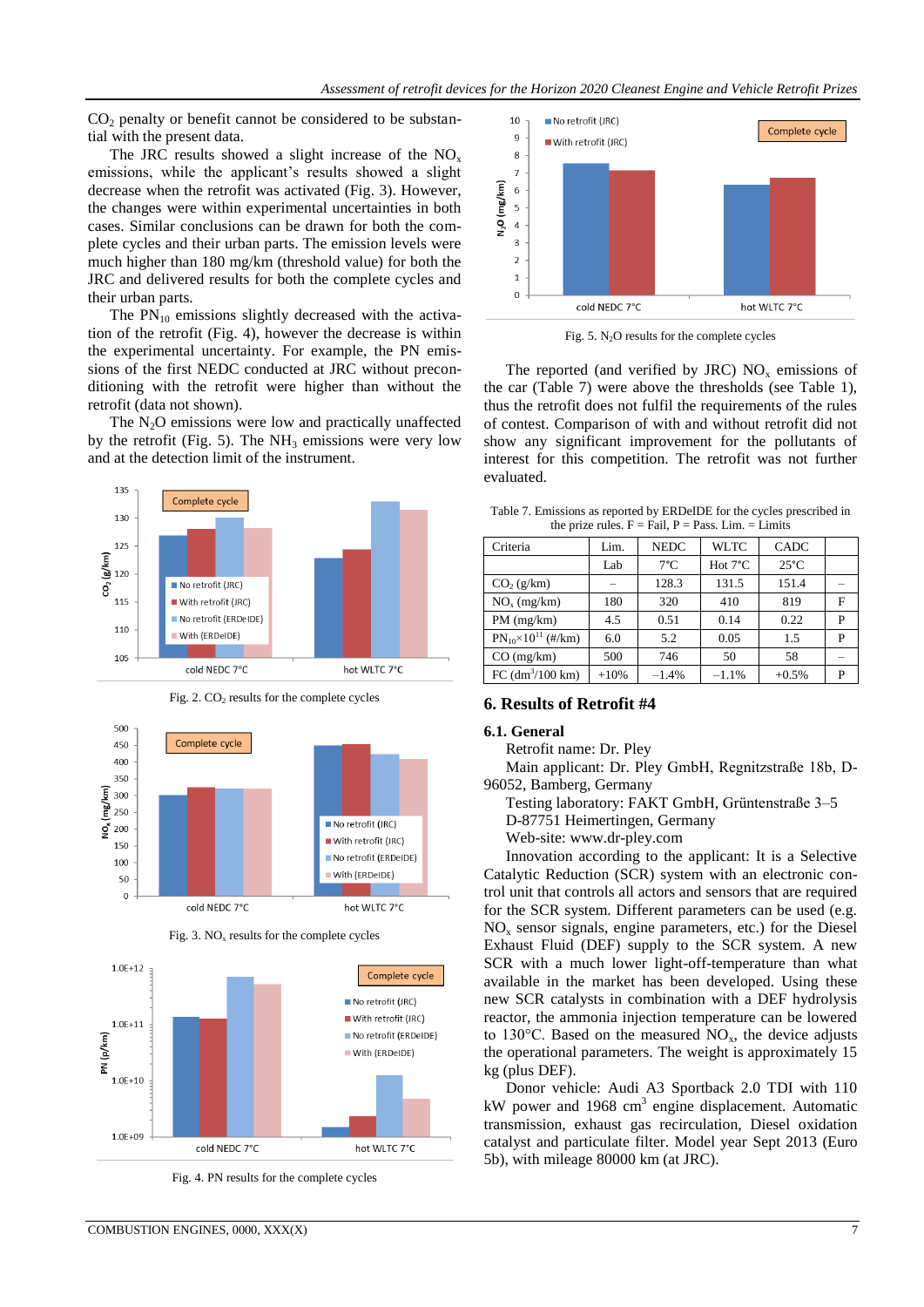#### **6.2. Test protocol**

The dyno settings of both the testing laboratory (FAKT) and JRC were: m = 1470 kg,  $f_0$  = 7.4 N,  $f_2$  = 0.0502  $N/(km/h)^2$ . Many tests were conducted, but due to the issues described below only some indicative results will be presented.

Due to issues at FAKT or different vehicle conditioning, the only tests close to the rules (and comparable with JRC's are those with the retrofit). The first JRC results were not in good agreement with the applicant's results. After an onsite inspection of the system (29/11/2017) the contestant found that a marten had cut the purge air pipe as well as parts of the insulation of the  $NH<sub>3</sub>$  transfer pipe. Due to lack of purge air, a sealing was damaged by overheating. This led to a leakage of  $NH_3$  out of the hydrolysis reactor. However, even with damaged insulation of the transfer pipe, there was not deposit inside the transfer pipe. The contestant replaced the broken pipe and quick-fixed the broken sealing with high temperature silicone (repair 1). A few more tests were repeated.

This intervention did not improve the results, so it was decided to permit the contestant to take the car (8/1/2018) and repair it on his own premises (repair 2). The investigation showed that the leakage which was fixed on-site with silicone did not work. There was a lack of purge air resulting in a blockage of the ammonia transfer pipe and a release of DEF at the rupture of the purge air pipe. Analysis of stored device data showed that the operation of the SCR system was prevented by the retrofit control unit due to the detected failure of the purge air supply. The DEF hydrolysis reactor was replaced at Dr. Pley's premises in the end.

The tests were repeated at the beginning of January. The results after this repair did not show any improvement. According to the contestant it happened probably due to a bug in the software. The software was fixed on-site (repair 3). All SCR system components were checked by the contestant and there was no problem or leakage. The DEF consumption was in the expected range as well. Only one "official" test was conducted (NEDC cold at 7°C) and there was no difference from the previous so the rest tests were not conducted. An overview of the  $NO<sub>x</sub>$  results in the laboratory and on the road are summarized in Fig. 6 and Fig. 7 respectively.



Fig. 6.  $NO<sub>x</sub>$  results for the complete cycles. "Regen" means that regeneration took place

Table 8 summarizes the results with the retrofit installed, as reported by the applicant. Table 9 gives the same

tests as measured at JRC. Although the differences were not big, the results were below and above the  $NO<sub>x</sub>$  threshold of 180 mg/km at the two laboratories for many cycles. Based on the JRC results and the not so clear reduction of the emissions, the retrofit was not further evaluated.



Fig. 7.  $NO<sub>x</sub>$  results for the on-road tests

Table 8. Summary of retrofit results (as reported by Dr. Pley).  $F = Fail$ ,  $P =$ Pass based on the Retrofit limits because the prototype vehicle was delivered for the Retrofit prize (Table 1). For the lab tests the average of the three cycles was considered as pass/fail criterion. Lim. = Limits

| Criteria                        | Lim. | <b>NEDC</b>   | WLTC.             | CADC           | <b>RDE</b> |   |
|---------------------------------|------|---------------|-------------------|----------------|------------|---|
|                                 | Lab  | $7^{\circ}$ C | Hot $7^{\circ}$ C | $25^{\circ}$ C |            |   |
| $NOx$ (mg/km)                   | 180  | 183           | 172               | 447            | 88         | F |
| $PN_{23} \times 10^{11}$ (#/km) | 6.0  | 0.3           | 0.5               | 0.0            | 0.2        | D |
| $CO$ (mg/km)                    | 500  | 113           | 122               | 10             | 10         | D |
| $FC (dm^3/100 km)$              | 10%  | $+22%$        | $-1\%$            | $+3%$          |            | D |

Table 9. Summary of retrofit results (as measured at JRC).  $F = Fail$ ,  $P =$ Pass based on the Retrofit limits because the prototype vehicle was delivered for the Retrofit prize (Table 1). For the lab tests the average of the three cycles was considered as pass/fail criterion. Lim. = Limits

| $\mu$ and $\mu$ and $\mu$ and $\mu$ and $\mu$ and $\mu$ and $\mu$ and $\mu$ and $\mu$ and $\mu$ and $\mu$ and $\mu$ and $\mu$ and $\mu$ and $\mu$ and $\mu$ and $\mu$ and $\mu$ and $\mu$ and $\mu$ and $\mu$ and $\mu$ and $\mu$ and $\mu$ and $\mu$ |      |               |                   |                |            |   |  |
|-------------------------------------------------------------------------------------------------------------------------------------------------------------------------------------------------------------------------------------------------------|------|---------------|-------------------|----------------|------------|---|--|
| Criteria                                                                                                                                                                                                                                              | Lim. | <b>NEDC</b>   | WLTC.             | <b>CADC</b>    | <b>RDE</b> |   |  |
|                                                                                                                                                                                                                                                       | Lab  | $7^{\circ}$ C | Hot $7^{\circ}$ C | $25^{\circ}$ C |            |   |  |
| $NOx$ (mg/km)                                                                                                                                                                                                                                         | 180  | 246           | 243               | 476            | 179        | F |  |
| $PN_{10}\times 10^{11}$<br>$(\frac{\text{#}}{\text{km}})$                                                                                                                                                                                             |      | 0.4           | 0.5               | 0.1            |            | P |  |
| $CO$ (mg/km)                                                                                                                                                                                                                                          | 500  | 179           | 25                | 10             | 16         | P |  |
| FC (dm <sup>3</sup> /100 km)                                                                                                                                                                                                                          | 10%  | $+0.1%$       | $+6.7%$           |                | $+9%$      | D |  |

## **6. Conclusions**

The Horizon prize for clean future vehicles called for innovations (engines, aftertreatment, and retrofit devices) that would result in very low tailpipe emissions and low fuel consumption. Popular devices that claim benefits on fuel economy and exhaust emissions include devices that turn water into fuel, fuel line devices that heat, magnetize, ionize irradiate or add metals, and mixture enhancers that improve the air-fuel mix prior to combustion. So far there is no strong scientific evidence on their efficiency. On the other hand,  $NO<sub>x</sub>$  abatement devices have a strong potential [6, 7].

This paper summarized the JRC results of the submitted vehicles for the prizes. The first innovation was an aftertreatment device based on exhaust gas condensation. The concept has been used for e.g. army applications to recover the water from the exhaust gas [8]. In our tests the emissions remained very high and the testing stopped due to contamination issues of the laboratory facilities. The specific aftertreatment device, in addition to backpressure issues, did not use appropriate material to withstand high exhaust gas temperatures. The second innovation, a fuel purification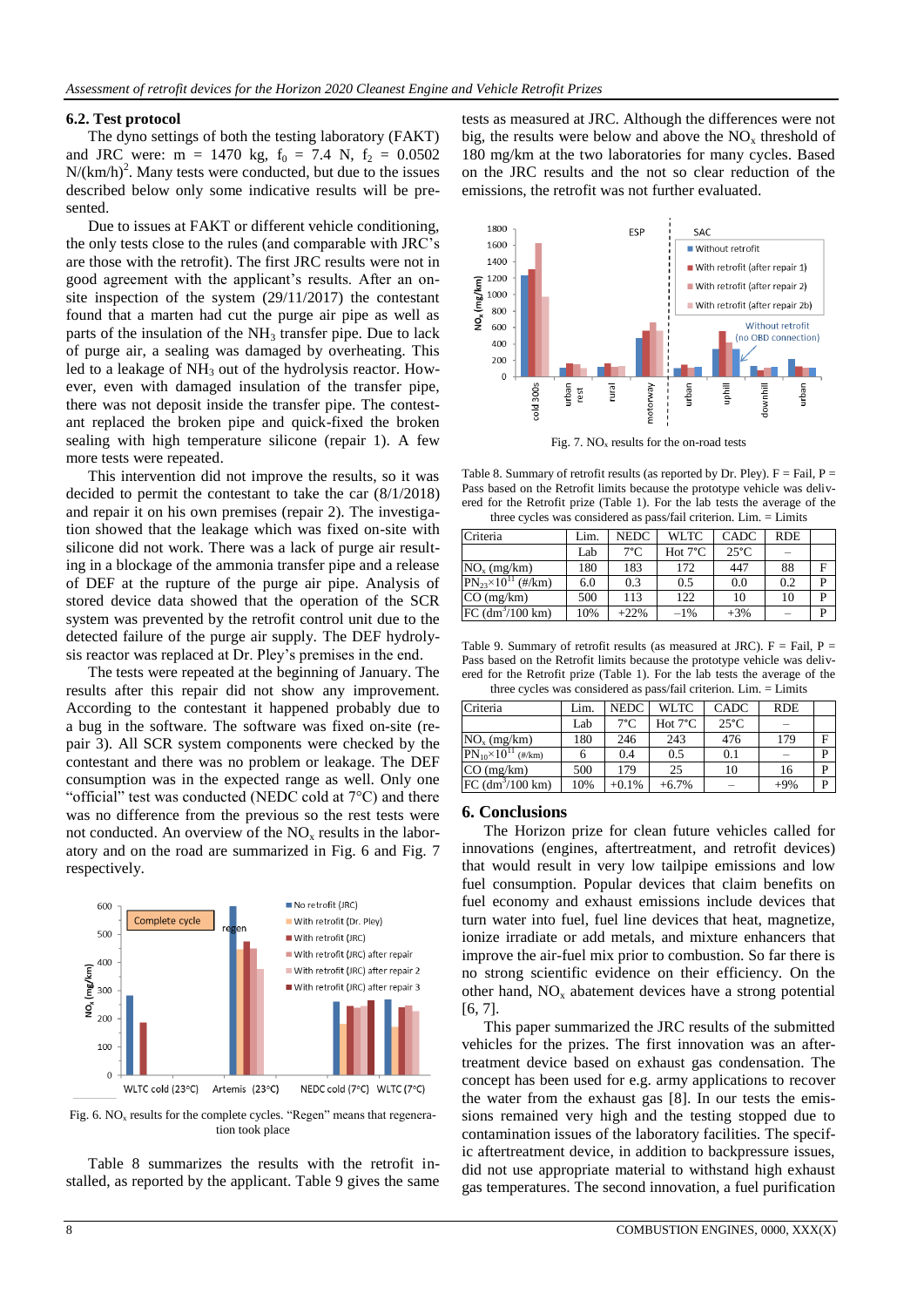system, did not result in meeting the threshold emission levels, especially for  $NO<sub>x</sub>$ . The reactions of the fuel with the catalyst of the device are not clear, but if any, there was no obvious effect. The third innovation, a fuel magnetic device, also did not achieve the  $NO<sub>x</sub>$  threshold emission levels. The concept of using magnetic field to reduce emissions has been reported in the literature [9, 10]. If this is happening and how the emissions are affected is not clear, but at our testing the results were not promising. A system that applied voltage at a copper coil, [11], similar to the fuel magnetic device of our study, concluded that it was possible to notice a particulate reduction. The explanation was that the copper leached in the fuel catalytically aided the combustion, but the effect was noticeable only when the fuel was in the tank for some time. The testing at JRC showed that the two fuel systems had very small reduction potential of the emissions to be meaningful for circulation of vehicles in cities. The fourth innovation was a Selective Catalytic Reduction (SCR) for  $NO<sub>x</sub>$  system. The measurements at JRC did not show the expected  $NO<sub>x</sub>$  reduction potential [3, 12], probably due to some issues of the device at the prototype vehicle. The system, along with others, is tested under the "Testing Retrofit Technologies" project of DG-GROW of the European Commission [13].

Concluding the results of this study showed a limited potential of the fuel line retrofit devices. Urea (ammonia) based systems, which seem the only promising technologies [14] need case by case assessment [15]. The durability of such systems should also be assessed [16].

## **Acknowledgements**

The authors would like to thank the laboratory staff.

## **Nomenclature**

|             | CADC common Artemis driving cycle | <b>NDIR</b> | non-dispersive infrared                            |
|-------------|-----------------------------------|-------------|----------------------------------------------------|
| CF.         | conformity factor                 | <b>NEDC</b> | new European driving cycle                         |
| <b>CLD</b>  | chemiluminescence detector        | <b>NTE</b>  | not-to-exceed                                      |
| <b>CVS</b>  | constant volume sampler           | PEMS        | portable emissions measurement system              |
| DEF         | diesel exhaust fluid              | PM          | particulate matter mass                            |
| ESP         | RDE compliant route               | <b>PN</b>   | particle number                                    |
| EUDC        | extra urban driving cycle         | <b>RDE</b>  | real driving emissions                             |
| FC          | fuel consumption                  | SAC.        | RDE non-compliant route                            |
| <b>FID</b>  | flame ionization detector         | <b>SCR</b>  | selective catalytic reduction for $NOx$            |
| <b>FTIR</b> | Fourier transform infrared        | UDC         | urban driving cycle                                |
| JRC .       | Joint Research Centre             | VELA        | vehicle emission laboratory                        |
| LAB         | RDE compliant route               |             | WLTC worldwide harmonized light-duty vehicles test |
| <b>MCT</b>  | mercury cadmium telluride         |             | cycle                                              |
|             |                                   |             |                                                    |

# **Bibliography**

[1] EUROPEAN COMMISSION. Horizon prize for the cleanest engine retrofit. Available online (last accessed on 18 Jan 2022).

[https://ec.europa.eu/info/research-and](https://ec.europa.eu/info/research-and-innovation/funding/funding-opportunities/prizes/horizon-prizes/engine-retrofit_en)[innovation/funding/funding-opportunities/prizes/horizon](https://ec.europa.eu/info/research-and-innovation/funding/funding-opportunities/prizes/horizon-prizes/engine-retrofit_en)[prizes/engine-retrofit\\_en](https://ec.europa.eu/info/research-and-innovation/funding/funding-opportunities/prizes/horizon-prizes/engine-retrofit_en)

[2] EUROPEAN COMMISSION. Horizon prize for the cleanest engine of the future. Available online (last accessed on 18 Jan 2022). [https://ec.europa.eu/info/research-and-](https://ec.europa.eu/info/research-and-innovation/funding/funding-opportunities/prizes/horizon-prizes/cleanest-engine-future_en)

[innovation/funding/funding-opportunities/prizes/horizon](https://ec.europa.eu/info/research-and-innovation/funding/funding-opportunities/prizes/horizon-prizes/cleanest-engine-future_en)[prizes/cleanest-engine-future\\_en](https://ec.europa.eu/info/research-and-innovation/funding/funding-opportunities/prizes/horizon-prizes/cleanest-engine-future_en)

- [3] GIECHASKIEL, B., SUAREZ-BERTOA, R., LAHDE, T. et al. Evaluation of  $NO<sub>x</sub>$  emissions of a retrofitted Euro 5 passenger car for the Horizon prize "Engine retrofit". *Environmental Research.* 2018, **166**, 298-309. <https://doi.org/10.1016/j.envres.2018.06.006>
- [4] GIECHASKIEL, B., SUAREZ-BERTOA, R., LAHDE, T. et al. Emissions of a Euro 6b Diesel passenger car retrofitted with a solid ammonia reduction system. *Atmosphere.* 2019, **10**, 180[. https://doi.org/10.3390/atmos10040180](https://doi.org/10.3390/atmos10040180)
- [5] FONTARAS, G., PAVLOVIC, J., CARRIERO, M. et al. Joint Research Centre 2018 light-duty vehicles emissions testing. Contribution to the EU market surveillance: testing protocols and vehicle emissions performance EUR29897 EN, *Publications Office of the European Union*, Luxembourg, 2019. https://doi.org/10.2760/289100, JRC117625
- [6] MAUNULA, T. Combination of LNT and SCR for  $NO<sub>x</sub>$ reduction in passenger car applications. *Combustion Engines*. 2014, **157**(2), 60-67. <https://doi.org/10.19206/CE-116945>
- [7] WITTKA, T., HOLDERBAUM, B. Potentials for  $NO<sub>x</sub>$  and  $CO<sub>2</sub>$  reduction of combined NSC + passive SCR system in Diesel passenger car application. *Combustion Engines*. 2014, **157**(2), 68-76[. https://doi.org/10.19206/CE-116946](https://doi.org/10.19206/CE-116946)
- [8] BARROS, S., ATKINSON, W., PIDURU, N. Extraction of liquid water from the exhaust of a diesel engine. *SAE Technical Paper.* 2015. 2015-01-2806. <https://doi.org/10.4271/2015-01-2806>
- [9] OOMMEN, L.P., KUMAR, G.N. A study on the effect of magnetic field on the properties and combustion of hydrocarbon fuels. *International Journal of Mechanical and Production Engineering Research and Development.* 2019, **9**(3), 89-98.
- [10] NOTTI, E., SALA, A. Fuel saving and emission reduction in fisheries: Results of the experimentation of a new magnetic device onboard fishing vessel. 2014 Oceans – St. John's, 2014, 1-5. <https://doi.org/10.1109/OCEANS.2014.7003183>
- [11] LA ROCCA, A., FERRANTE, A., HAFFNER-STATON, E. et al. Investigating the impact of copper leaching on combustion characteristics and particulate emissions in HPCR diesel engines, *Fuel.* 2020, **263**, 116719, <https://doi.org/10.1016/j.fuel.2019.116719>